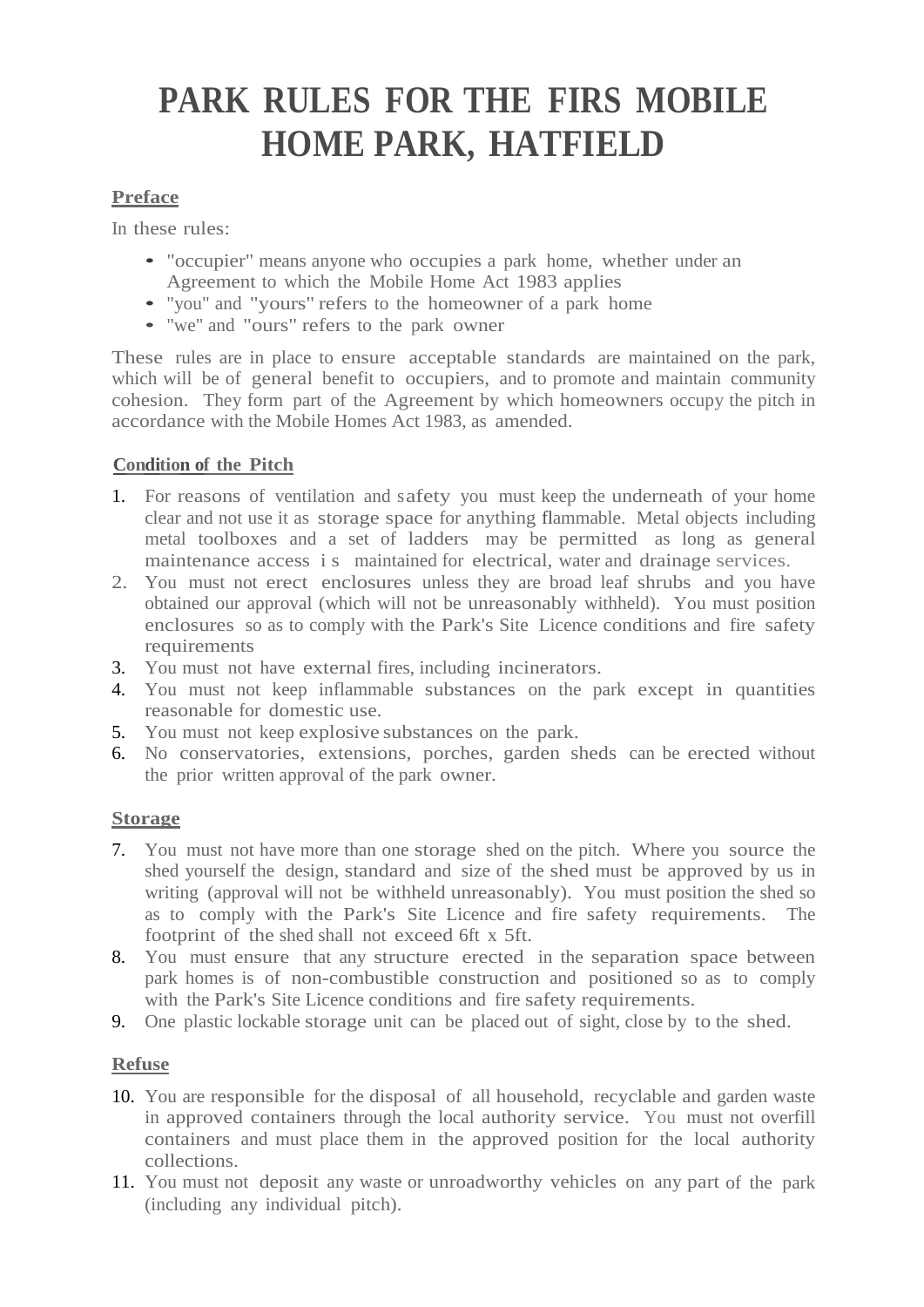# **Business Activities**

12. You must not use the park home, the pitch or the park (or any part of the park) for any business purpose, and you must not use the park home or the pitch for the storage of stock, plant, machinery or equipment used or last used for any business purpose. However, you are at liberty to work individually from home by carrying out any office work of a type which does not c reate a nuisance to other occupiers and does not involve other staff, other workers, customers or members of the public calling at the park home or the park.

# **Age of Occupants**

13. No person under the age of 50 years may reside in a park home.

#### **Noise Nuisance**

- 14. You must not use musical instruments, all forms of recorded music players, radios and other similar appliances and motor vehicles so as to cause a nuisance to other occupiers, especially between the hours of 10.30pm and 8.00am.
- 15. Any children visiting on the Park must not be allowed to play around the Park and must stay within the vicinity of the home they are visiting. The use of bikes or scooters is not permitted.

# **Pets**

- 16. You must not keep any pets or animals except the following:
	- Not more than one dog (not exceeding 12" in height (from the ground to the top of its back -when fully grown) (other than any of the breeds subject to the Dangerous Dogs Act 1991). You must keep any dog under proper control and you must not permit it to frighten other users of the park. You must keep any dog on a leash not exceeding 1m in length and must not allow it to despoil the park.
	- Not more than one domestic cat. You must keep any cat under proper control and must not permit it to frighten other users of the park, or to despoil the park.

#### **Note**

The express terms of a homeowners' agreement contain an undertaking on the part of the homeowner not to allow anything which is or becomes a nuisance, inconvenience or disturbance to other occupiers at the park and this undertaking extends to the behaviour of pets and animals. A similar requirement not to cause a nuisance applies to tenants and again this includes the behaviour of pets and animals.

17. Nothing in rule 16 of these Park Rules prevents you from keeping an assistance dog if this is required to support your disability and Assistance Dogs UK or any successor body has issued you with an Identification Book or other appropriate evidence.

#### **Water**

18. You must only use fire point hoses in case of fire.

- 19. You must protect all external water pipes from potential frost damage.
- 20. The use of hosepipes is permitted. This is on the understanding that all residents will not object to the water bills being equally divided between homes.